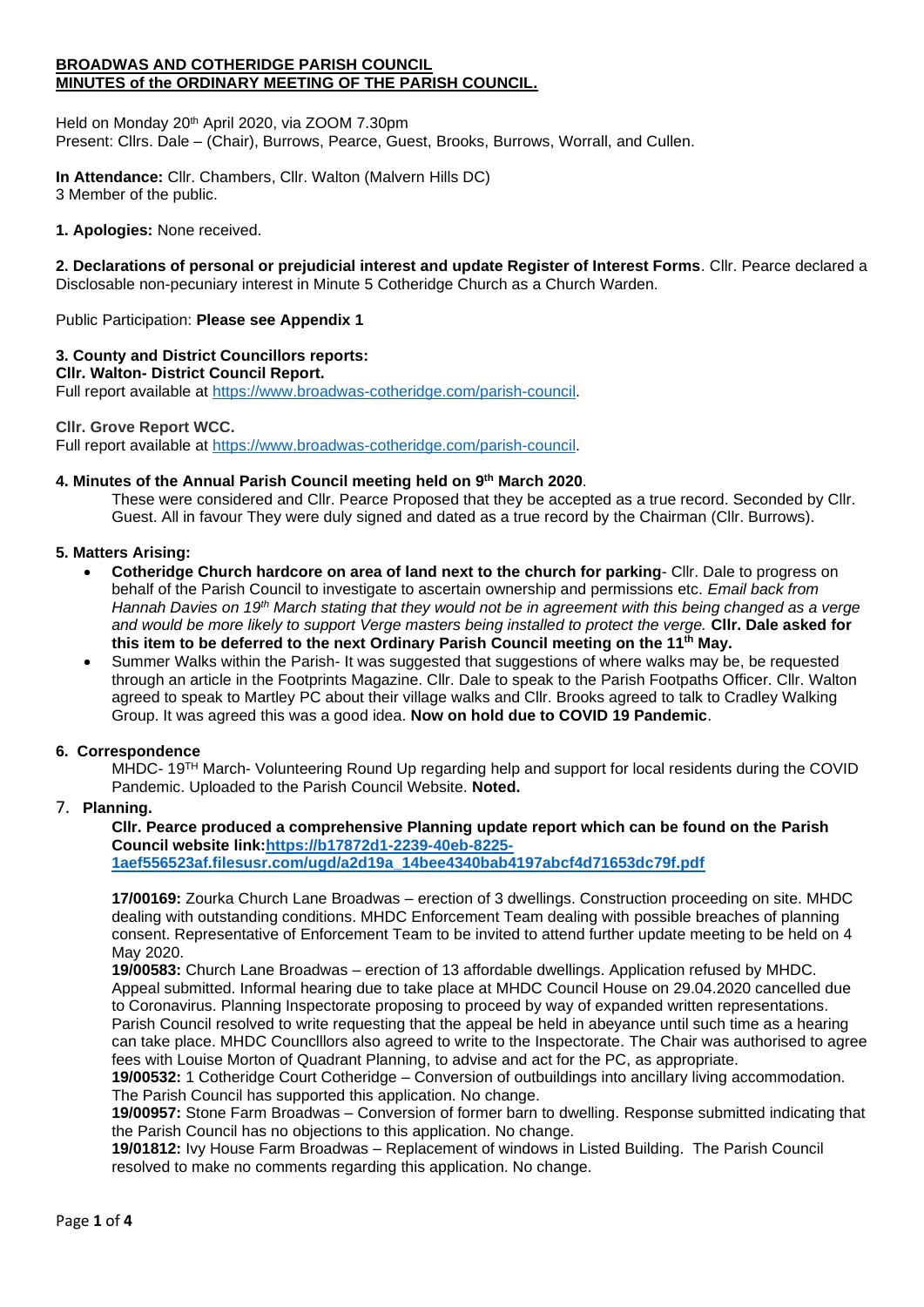**19/01832:** Tack Farm Broadwas – Erection of outdoor arena. Parish Council resolved to raise concerns regarding vehicular access and drainage and to support neighbours' comments regarding loudspeakers, flood lights and hours of use. (Note – New vehicular access understood to be subject of separate planning application currently being verified by MHDC.) Discussion took place as to the order of submission of applications and reports (confirmed on social media and photos of cleared approach from A44) that work was underway and the new facility was being advertised as ready in May.

**20/00030:** Ivy Barn Broadwas – Single storey extension to Listed Building. The Parish Council requested Malvern Hills District Council to ensure that the application meets the conservation requirements. Approved by MHDC.

**20/00039:** Teme Spinney Hill Top Cotheridge – Replacement of garage/store destroyed in fire. The Parish Council resolved to object to this application as it considers that further development in this sensitive location within open countryside is undesirable. Approved by MHDC

**20/00310:** Cedars Farm Broadwas – Erection of hay barn. Location is not immediately adjacent to any residential properties. Approved by MHDC.

**20/00313:** Upper Howsen Farm Cotheridge – Development to facilitate change of use from agriculture to visitor accommodation. Parish Council responded indicating no comments.

**20/00332:** 2 Eversfield Cottages Stoney Ley Broadwas – Two storey extension and detached garage. The Parish Council resolved to make no comments regarding this application, after some discussion.

**Revision to SWDP:** Joint representation with other parish councils submitted expressing concern regarding change in methodology for assessing Category 2 settlements. Briefings at Guild Hall cancelled.

#### 8. **To note the Standing Orders, Financial Regulations, Risk Assessment, Code of Conduct and Asset Register and to consider their review-**

Councillors had considered all policies in order to ensure compliance, there were no amendments. Cllr. Worrall Proposed that they all be adopted Cllr. Brooks Seconded. All in favour.

## **9. Finance.**

a. To Approve the Audited Accounts & Annual Return: 31st March 2020: Cllr. Guest Proposed and Cllr. Cullen Seconded that these be accepted as a true record. All in favour.

b. Proposal to consider Section 1: Annual governance statement: Cllr. Pearce Proposed and Cllr. Guest Seconded that these be accepted as a true record. All in favour. The Annual Governance Statement Section 1 for 2019/20 was signed by the Chairman and the Clerk.

c. Proposal to consider Section 2: Accounting statements- Accounts & Audit regulations 2015: Cllr. Brooks Proposed and Cllr. Worrall Seconded that these be accepted as a true record. All in favour. The Annual Accounting Statement Section 2 for 2019/20 was signed by the Chairman and the Clerk.

d. Consider Internal Auditor's report & recommendations. **NOTED.** All recommendations implemented. Cllr. Guest thanked the Clerk for all her hard work.

e. Bank Reconciliation to 15<sup>th</sup> April 2020- The Bank Reconciliation to 15<sup>th</sup> April was circulated to Councillors and agreed that the accounts were reconciled. *Action: Cllr. Dale asked the Clerk to chase Mrs Downes to change over the N.S.&I contact details to the existing clerk.*

f. Approve attached list of due payments and receipts to 20<sup>th</sup> April 2020. Cllr. Burrows Proposed and Cllr. Brooks Seconded that the Payments below be approved, and the Receipts be noted. All in favour.

| April 20th, 2020 Payments List |                                   |   |              |
|--------------------------------|-----------------------------------|---|--------------|
| <b>Payee</b>                   | <b>Description</b>                |   | <b>TOTAL</b> |
| C. Hirst                       | Clerk Salary Mar 20               | £ | 311.16       |
| <b>HMRC</b>                    | Tax Deductions Mar 20             | £ | 77.80        |
|                                |                                   |   |              |
| C Hirst                        | Clerk expenses to April 10th 20   | £ | 25.70        |
| Wyre Piddle Parish Council     | File dividers                     | £ | 3.99         |
| D M Payroll                    | <b>Internal Audit</b>             | £ | 110.00       |
| <b>Worcestershire CALC</b>     | 2020/21 Subscriptions             | £ | 434.45       |
|                                |                                   |   |              |
| <b>RJC Landscaping</b>         | Public Open Space inspections     | £ | 30.00        |
| <b>RJC Landscaping</b>         | <b>Grass Cutting Berryfields</b>  | £ | 194.00       |
| Daniel Walker                  | <b>Rabbit Culling Berryfields</b> | £ | 150.00       |
| <b>Adrian Bullock</b>          | March Lengthsman                  | £ | 396.00       |
| <b>TOTALS</b>                  |                                   | £ | 1,733.10     |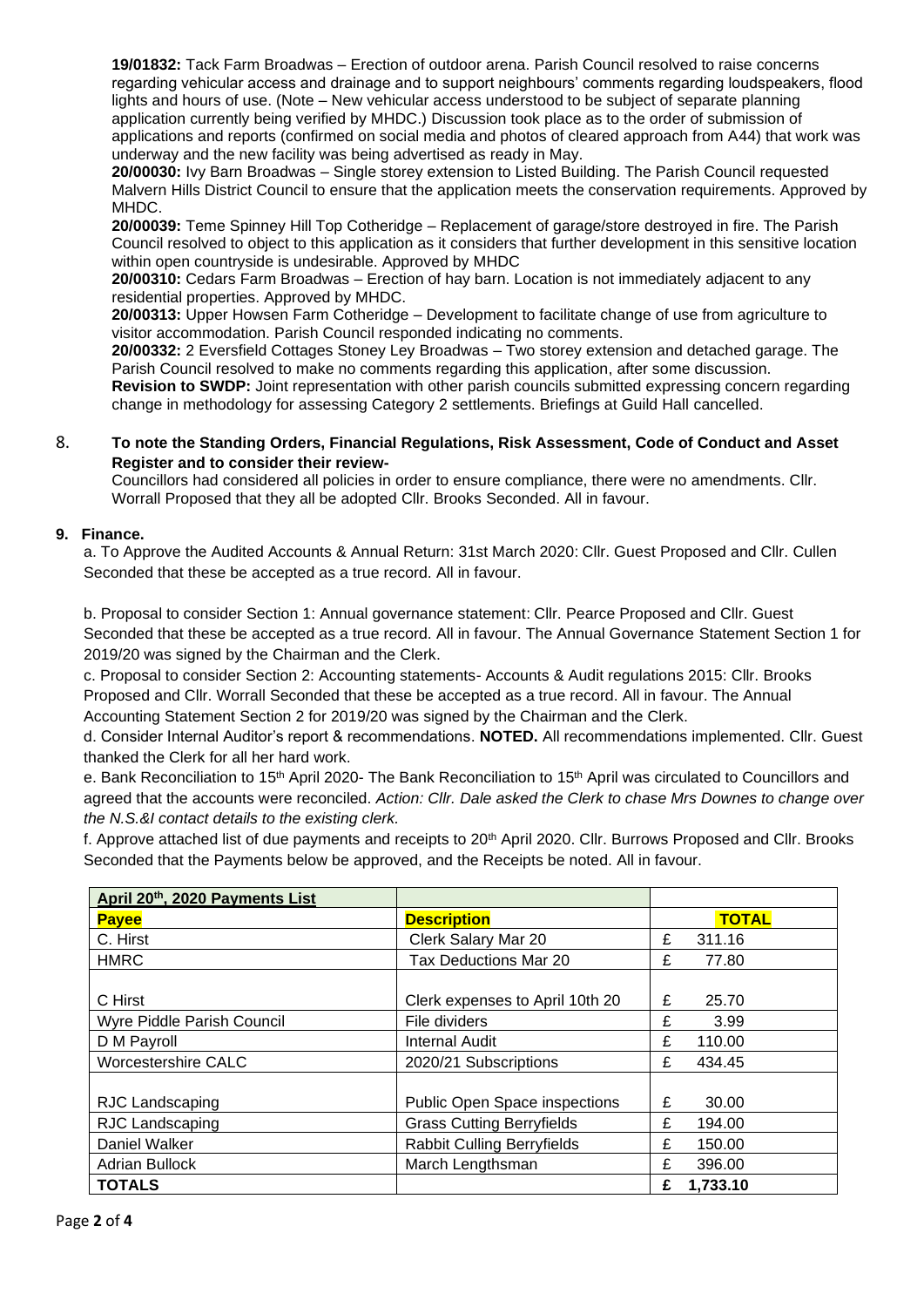| Total Cash at Bank at 15th April 2020  |                                                  |                |
|----------------------------------------|--------------------------------------------------|----------------|
| <b>Treasurers Account</b>              |                                                  | £ 15,162.78    |
| <b>Treasurer's Account Berryfields</b> |                                                  | 10,267.42<br>£ |
| $N.S.$ & I                             |                                                  | 39,178.37<br>£ |
|                                        | <b>TOTAL</b>                                     | 64,608.57<br>£ |
| <b>Receipts:</b>                       |                                                  |                |
| <b>NS&amp;I</b>                        | Interest- accounted in 2019/20<br>accounts       | 310.94<br>£    |
|                                        | <b>Total Receipts not previously</b><br>reported | 310.94<br>£    |

g. Monthly Budget Monitoring Review – April 2020- **Noted. Cllr. Guest asked that consideration be given to look at a budget review for 2020/21 in light of the budgeted outlay for the Village Hall extension etc. Discussions to take place before the next Ordinary Parish Council meeting and a Budget Review to be ratified at the next Ordinary Parish Council Meeting.**

h. To consider the dates for the period for the Exercise of Public Rights for 2019/20 the dates from 21<sup>st</sup> April to 2<sup>nd</sup> June 2020. Cllr. Burrows Proposed and Cllr. Worrall Seconded that these dates be approved. The clerk will post on the website.

## **10. Zourka Housing Development Issues.**

 Cllr. Brooks produced an update report which is on the Parish Council website. [https://b17872d1-2239-40eb-](https://b17872d1-2239-40eb-8225-1aef556523af.filesusr.com/ugd/a2d19a_5c31370696144d86a8626b064b0b265d.pdf)[8225-1aef556523af.filesusr.com/ugd/a2d19a\\_5c31370696144d86a8626b064b0b265d.pdf](https://b17872d1-2239-40eb-8225-1aef556523af.filesusr.com/ugd/a2d19a_5c31370696144d86a8626b064b0b265d.pdf) This matter had been discussed earlier in the meeting (Public Participation) and no further actions over and above those identified were felt necessary.

**11. Gigabyte/Fibre connection for Broadwas and Cotheridge project:** Report from Cllrs. Burrows, Cullen and Dale.

 An update report was produced by Cllr. Burrows which has been uploaded to the Parish Council website. [https://b17872d1-2239-40eb-8225-1aef556523af.filesusr.com/ugd/a2d19a\\_3adbba26f20f4ce88e2a868b642dec09.pdf](https://b17872d1-2239-40eb-8225-1aef556523af.filesusr.com/ugd/a2d19a_3adbba26f20f4ce88e2a868b642dec09.pdf)

Report was considered and discussed. The Parish Council agreed to undertake a second exercise to achieve higher level of take up, which would enable the parish to benefit from £240k inward investment. Cllr Burrows agreed to draft proposals and circulate for comment and agreement.

#### **12. Progress Reports:**

#### **a) Clerk's Report.**

The Clerk's Report was circulated prior the meeting and noted at the meeting. Details are found on the following link. [https://b17872d1-2239-40eb-8225-1aef556523af.filesusr.com/ugd/a2d19a\\_c7bb91df2b2840c4b137df59093625ce.pdf](https://b17872d1-2239-40eb-8225-1aef556523af.filesusr.com/ugd/a2d19a_c7bb91df2b2840c4b137df59093625ce.pdf) The following points were noted and discussed.

**b)** April 2<sup>nd,</sup> 2020, the Broadwas & Cotheridge Parish Council unanimously voted by email to increase the Clerk's salary from NEW SCP 12 (£11.22 per hour) to NEW SCP 15 (£11.91 per hour) effective from 1st April 2020. Cllr. Cullen Proposed and Cllr. Pearce Seconded that this be ratified. All in favour.

**c).** RJC Report to 20th April 20. **Noted.** The question of PPE for employee was raised. The Clerk was asked to make contact and confirm the situation. A further point was raised concerning the taping off of the play and exercise equipment as advised by government. Clerk to contact RJC to arrange tape. Chairman agreed to put up appropriate 'plasticised' notices about not using the equipment.

#### **13**.**Village Hall Redevelopment update.**

Cllr. Brooks produced an update report which is on the Parish Council website. <https://www.broadwas-cotheridge.com/village-hall>

**14. Date of next meetings: Planning Meeting Monday 4th May 2020 at 3pm via Zoom Ordinary Meeting Monday 11th May, 2020 at 7.30pm via Zoom**

**The Public Meeting closed at 9.10 pm**